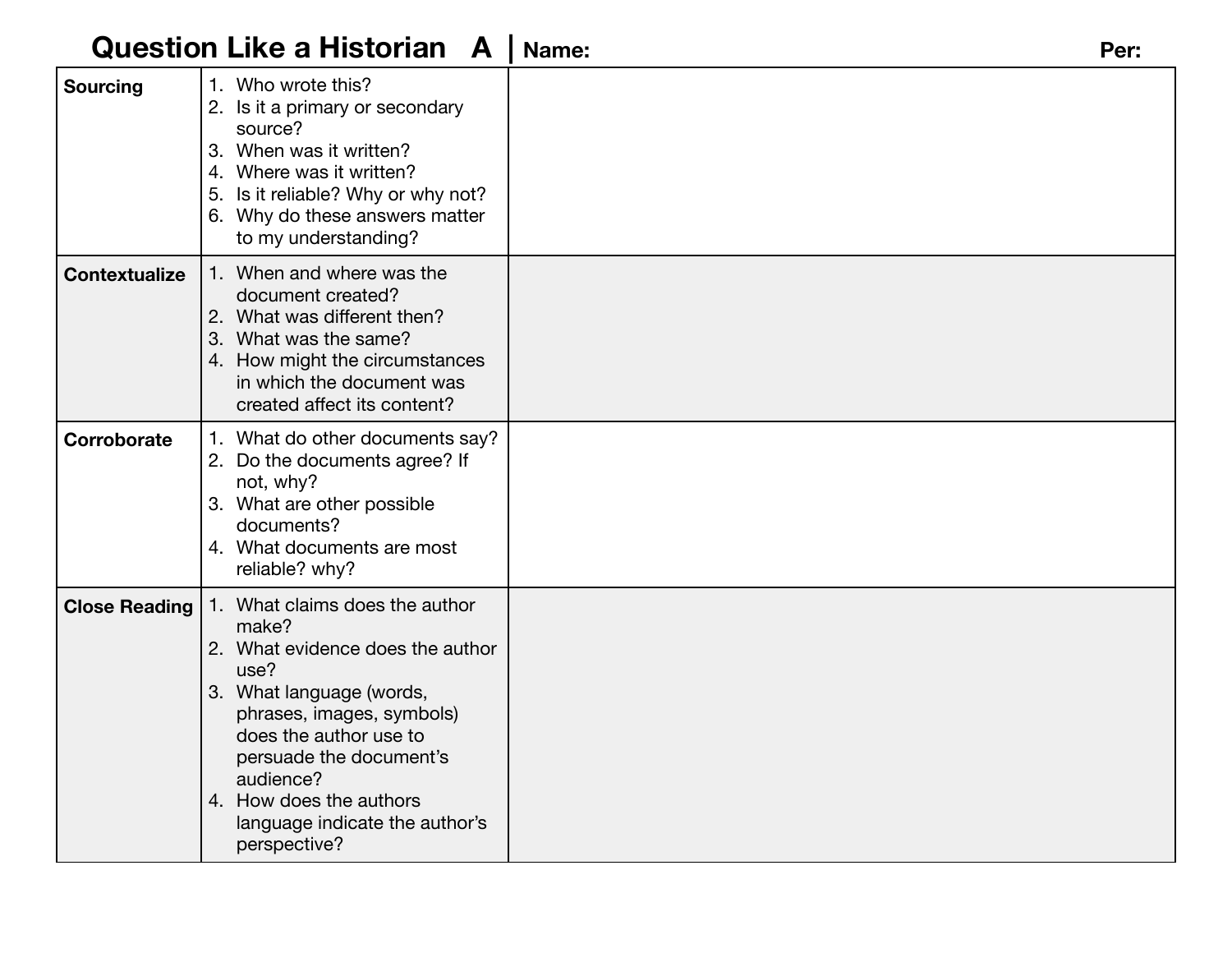| <b>Question Like a Historian B</b> |                                                          | Name:                                | Per: |
|------------------------------------|----------------------------------------------------------|--------------------------------------|------|
|                                    | $\vert$ Base Question $\vert$ Scholar Generated Question | Research Notes to answer my question |      |
| <b>Who</b>                         |                                                          |                                      |      |
| What                               |                                                          |                                      |      |
| <b>When</b>                        |                                                          |                                      |      |
| Where                              |                                                          |                                      |      |
| Why                                |                                                          |                                      |      |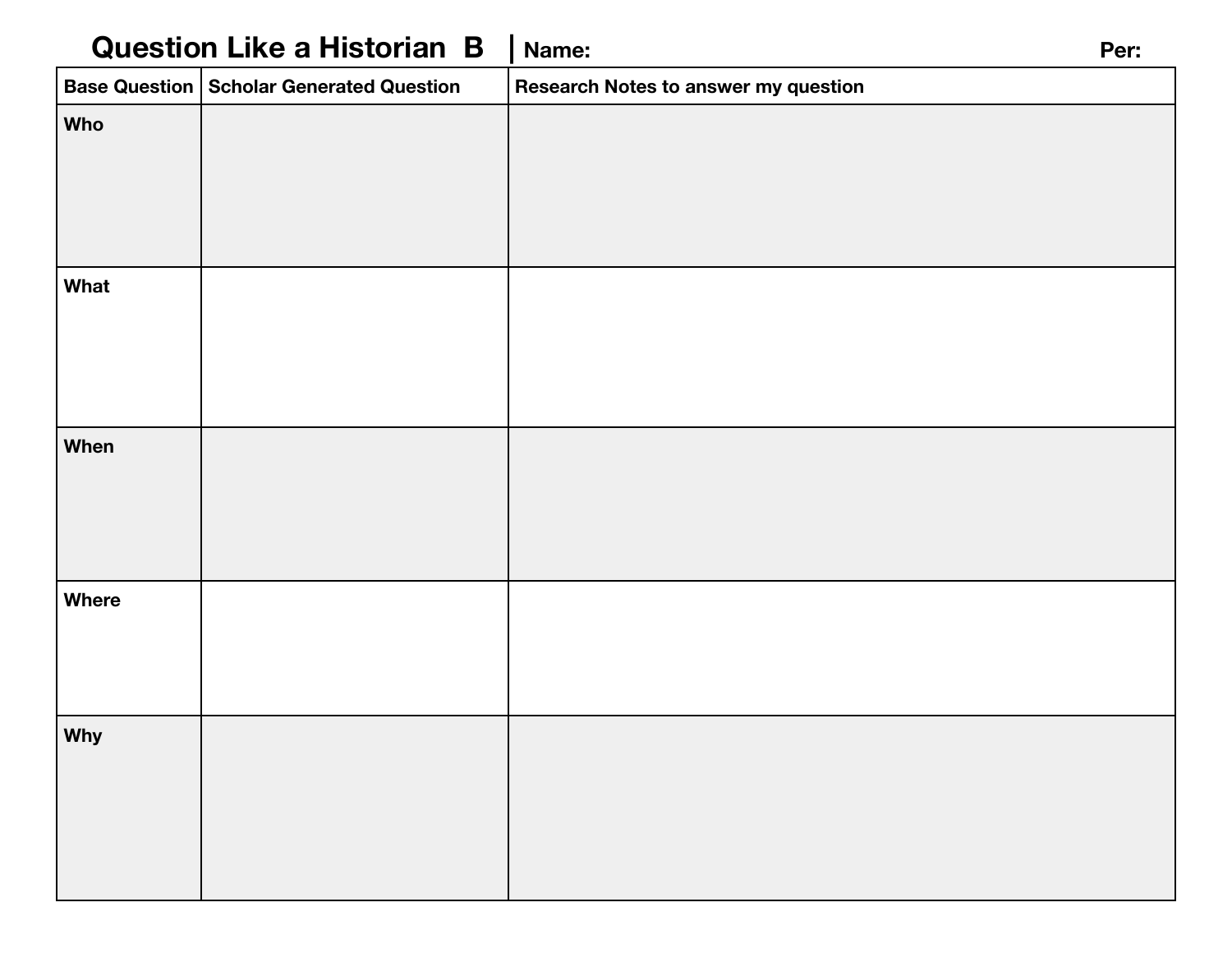| <b>Facts from the</b><br>text, image,<br>document, etc. |  |
|---------------------------------------------------------|--|
| What these facts<br>mean                                |  |
| Why these facts<br>are important                        |  |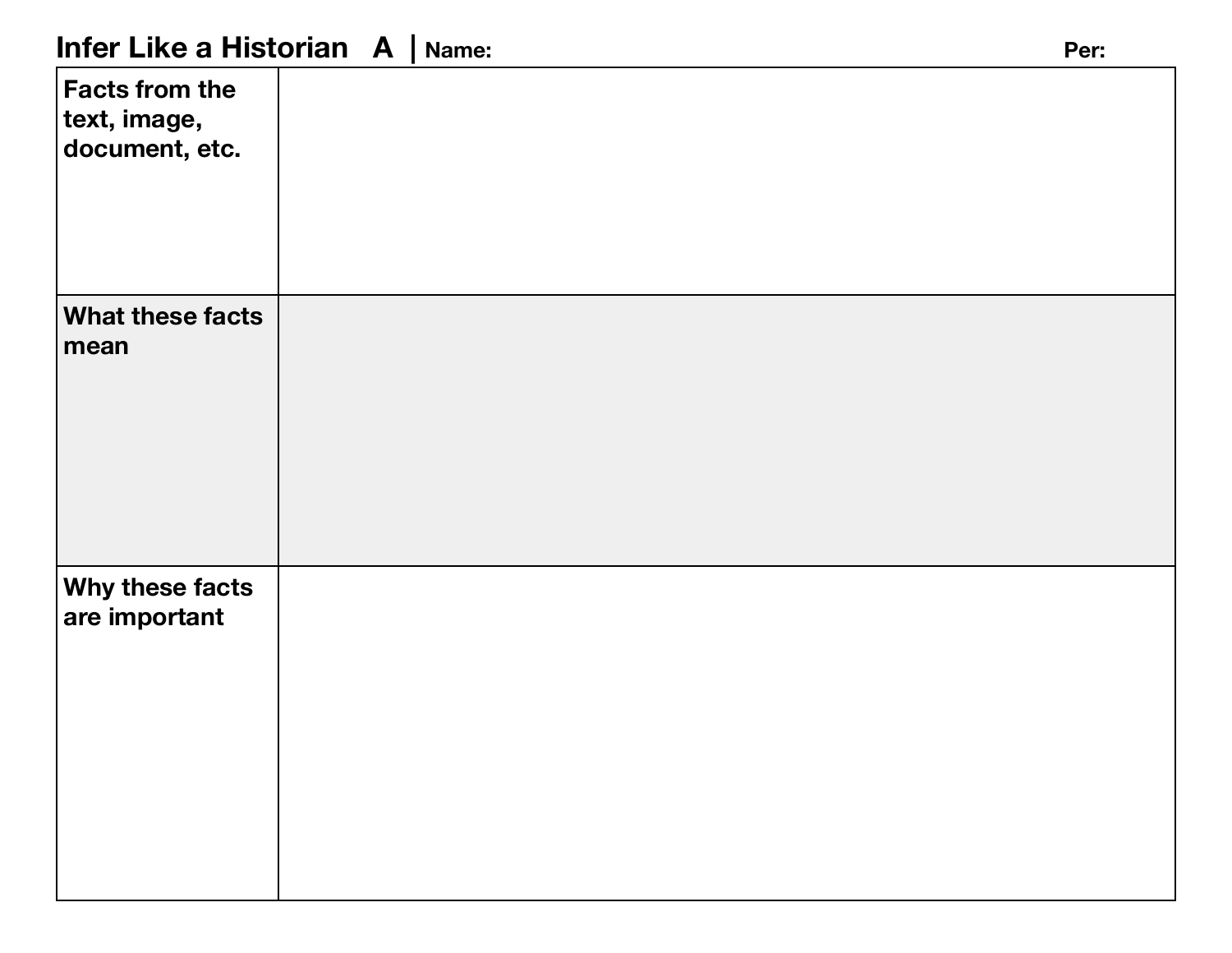## **Infer Like a Historian B | Name:** Per: Per:

| <b>What the text</b><br>says |  |
|------------------------------|--|
| <b>What I know</b>           |  |
| My<br>inference(s)           |  |
|                              |  |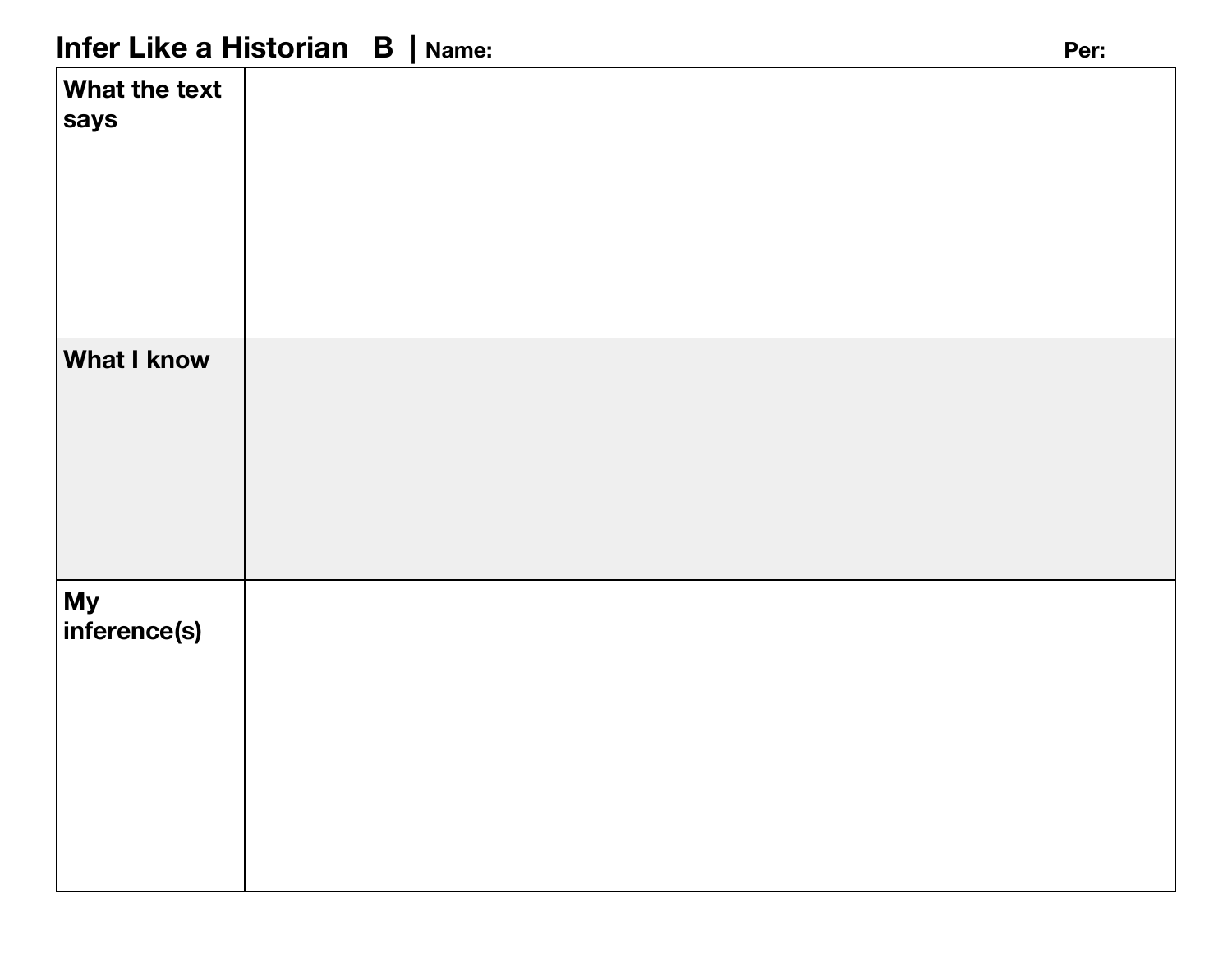| A Key Fact<br>from the<br>beginning of<br>the text |                                                                                                 |
|----------------------------------------------------|-------------------------------------------------------------------------------------------------|
| A Key Fact<br>from the<br>middle of<br>the text    |                                                                                                 |
| A Key Fact<br>from the<br>middle of<br>the text    |                                                                                                 |
| A Key Fact<br>from the<br>end of the<br>text       |                                                                                                 |
|                                                    | The summary of all main facts, in other words the Main Idea of this text   image   document, is |
|                                                    |                                                                                                 |
|                                                    |                                                                                                 |
|                                                    |                                                                                                 |
|                                                    |                                                                                                 |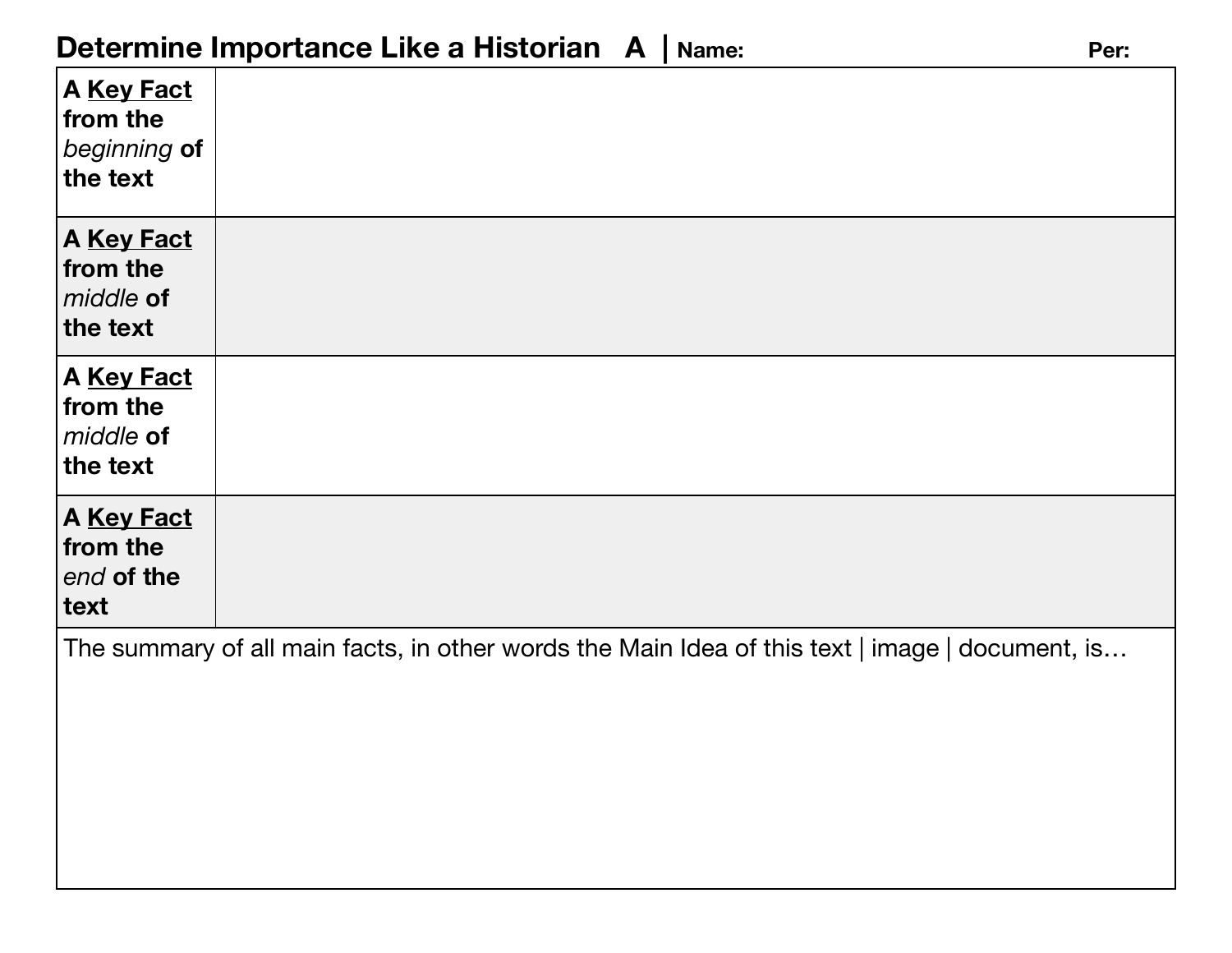# **Determine Importance Like a Historian B | Name:** Per: Per:

| <b>Main Idea/Theme</b>                                                  | <b>Text Based Evidence That Supports Your Claim</b> |
|-------------------------------------------------------------------------|-----------------------------------------------------|
| One main idea or theme of the text   image<br>document is               |                                                     |
| Another main idea or central theme of the<br>text   image   document is |                                                     |
| Another main idea or central theme of the<br>text   image   document is |                                                     |
| <b>What is the Central Idea or Central</b><br>theme of the entire text? |                                                     |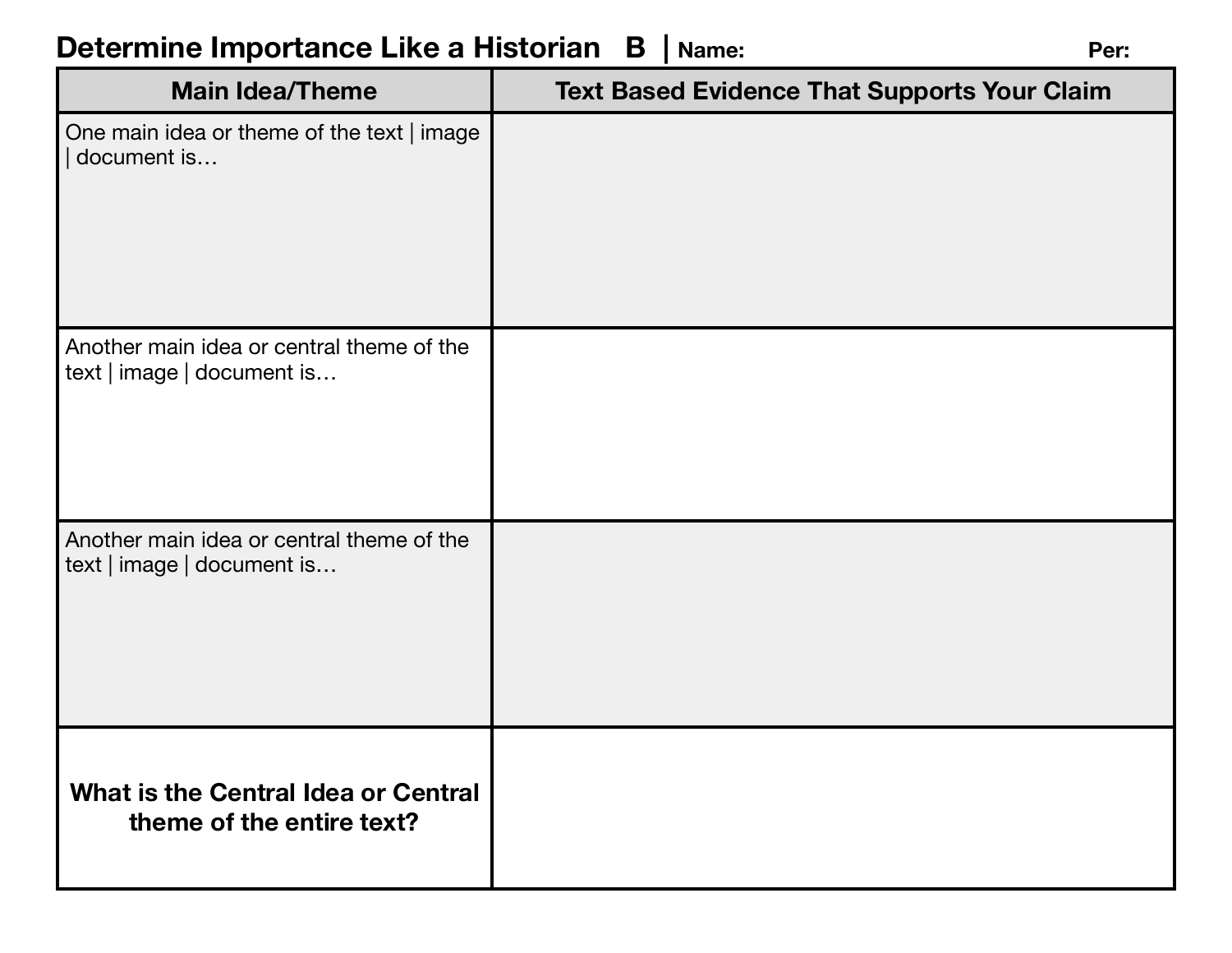### **Provide Evidence Like a Historian A | Name:** Per: Per:

| п.                                                                                   |  |  |
|--------------------------------------------------------------------------------------|--|--|
| Question or Prompt:                                                                  |  |  |
|                                                                                      |  |  |
|                                                                                      |  |  |
| <b>Evidence</b>                                                                      |  |  |
|                                                                                      |  |  |
|                                                                                      |  |  |
| <b>Evidence</b>                                                                      |  |  |
|                                                                                      |  |  |
|                                                                                      |  |  |
| Evidence                                                                             |  |  |
|                                                                                      |  |  |
|                                                                                      |  |  |
|                                                                                      |  |  |
| <b>Conclusion/Reasoning:</b> (If then statement $\overline{or}$ when then statement) |  |  |
|                                                                                      |  |  |
|                                                                                      |  |  |
|                                                                                      |  |  |
|                                                                                      |  |  |
|                                                                                      |  |  |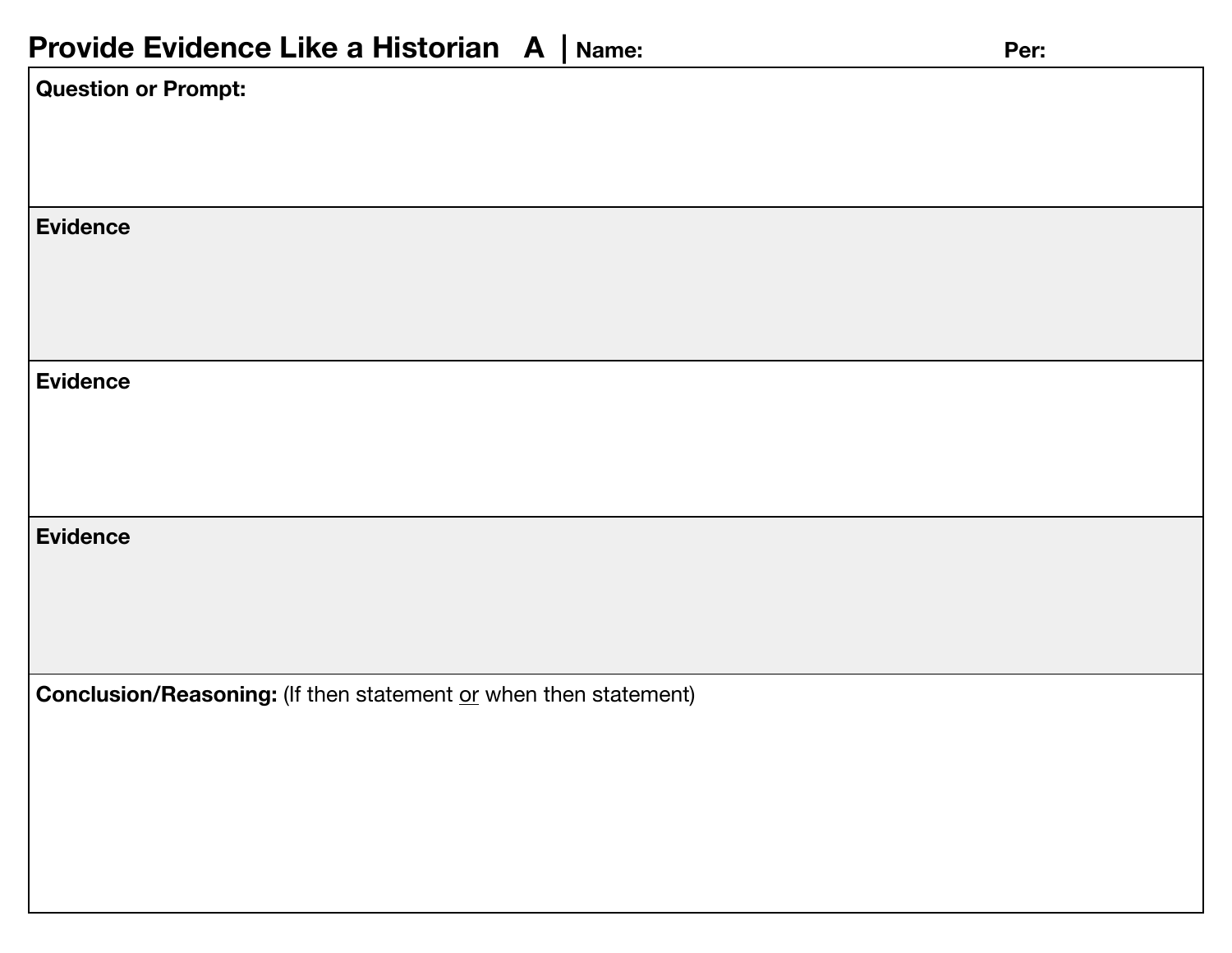### **Provide Evidence Like a Historian B | Name:** Per: Per:

| <b>Reading or Source</b>                  | Quote, Fact, or Example that you will use as Evidence |
|-------------------------------------------|-------------------------------------------------------|
| The title of my reading,<br>or source, is |                                                       |
| The title of my reading,<br>or source, is |                                                       |
| The title of my reading,<br>or source, is |                                                       |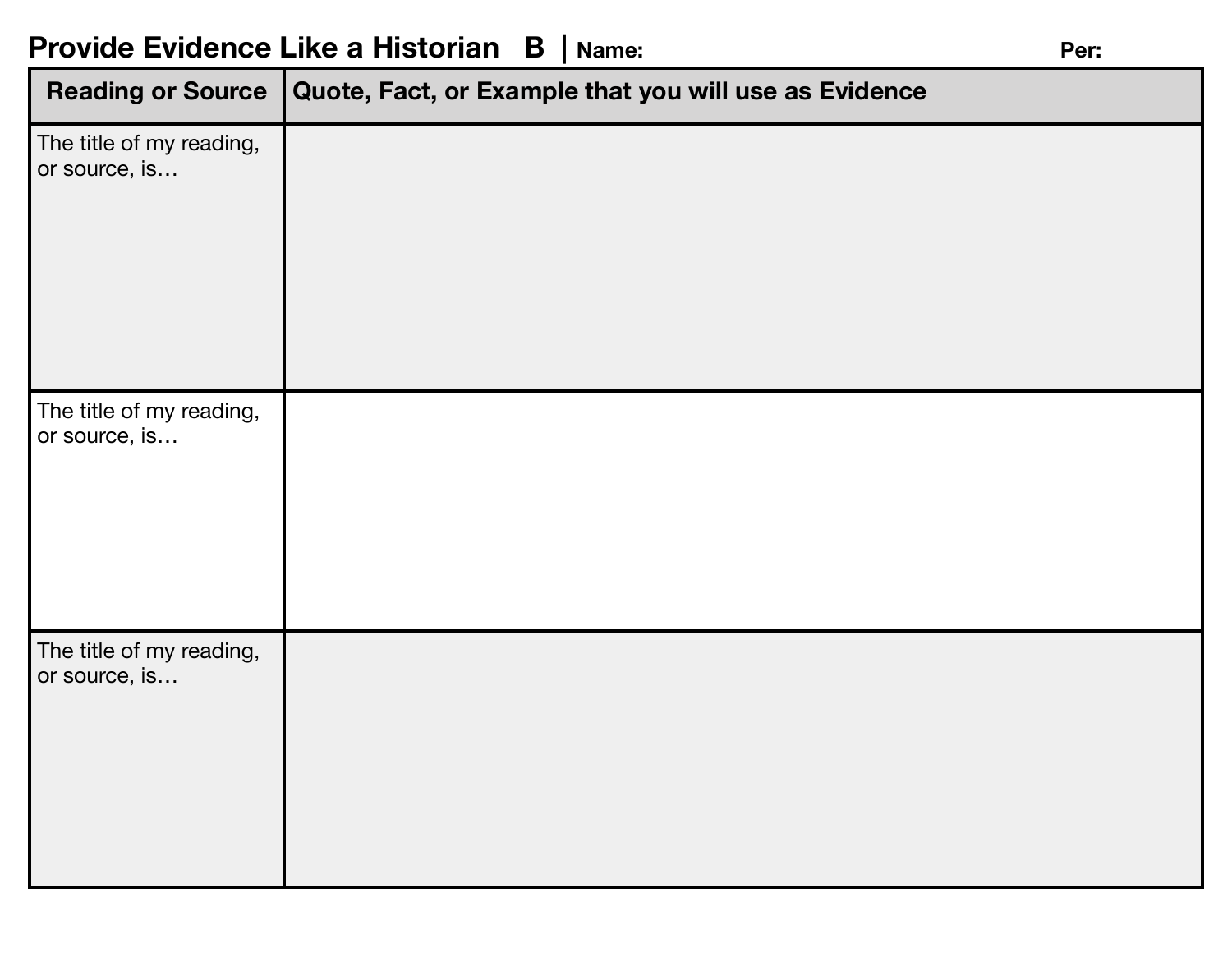### **Evaluate Like a Historian A | Name:** Per:

| <b>Criteria</b>                                                                          | What you think and why: |
|------------------------------------------------------------------------------------------|-------------------------|
| <b>AUTHORITY of the</b><br>author or source:<br>High, Medium, or<br>Low?                 |                         |
| <b>OBJECTIVITY of the</b><br>author or source:<br>High, Medium, or<br>Low?               |                         |
| <b>ACCURACY of the</b><br>author, source, or<br>document:<br>High, Medium, or<br>Low?    |                         |
| <b>RELIABILITY of the</b><br>author, source or<br>document:<br>High, Medium, or<br>Low?  |                         |
| <b>SIGNIFICANCE of</b><br>the author, source<br>or document:<br>High, Medium, or<br>Low? |                         |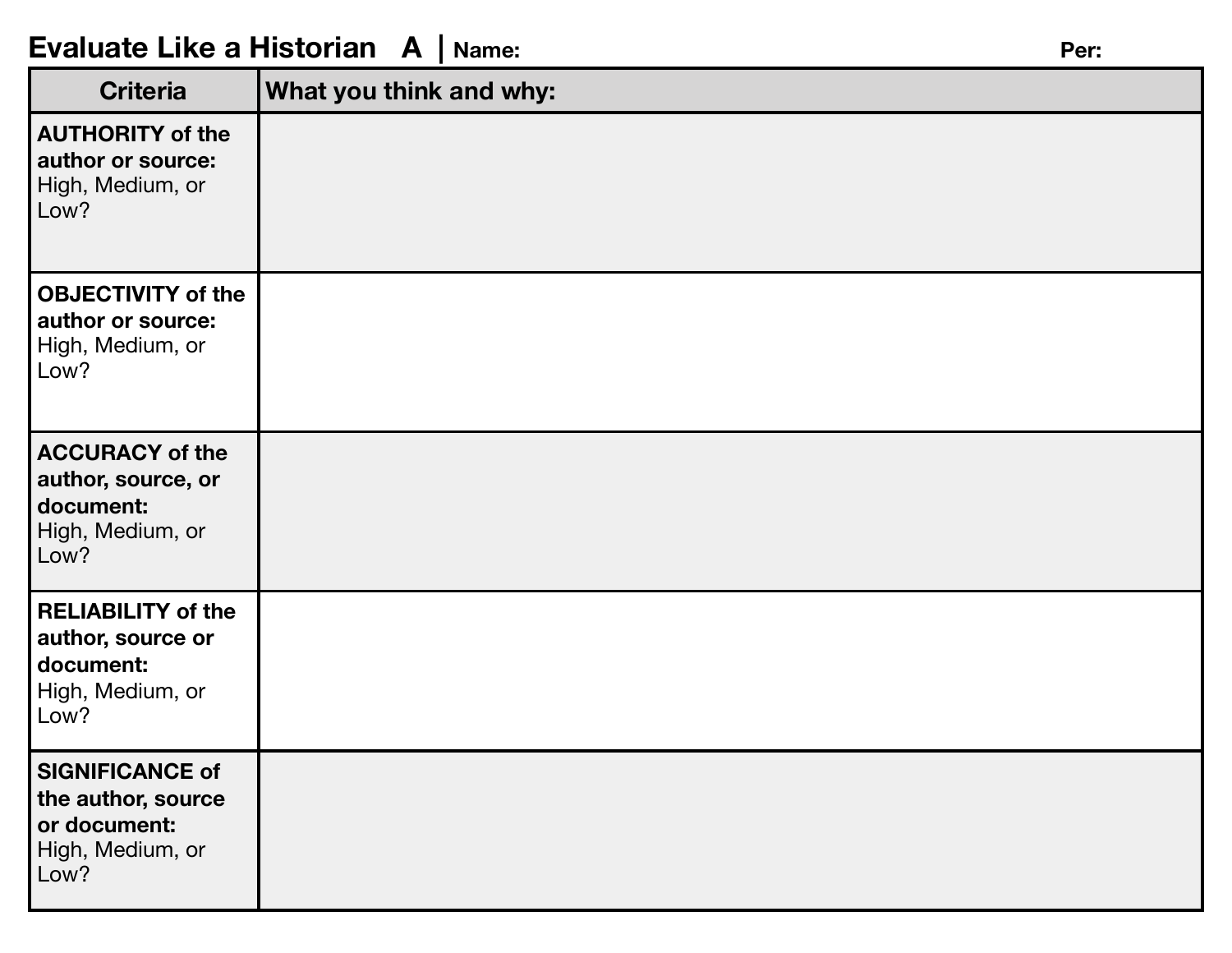| <b>Reading or Source</b>                  | What you are evaluating and why: |
|-------------------------------------------|----------------------------------|
| The title of my reading,<br>or source, is |                                  |
| The title of my reading,<br>or source, is |                                  |
| The title of my reading,<br>or source, is |                                  |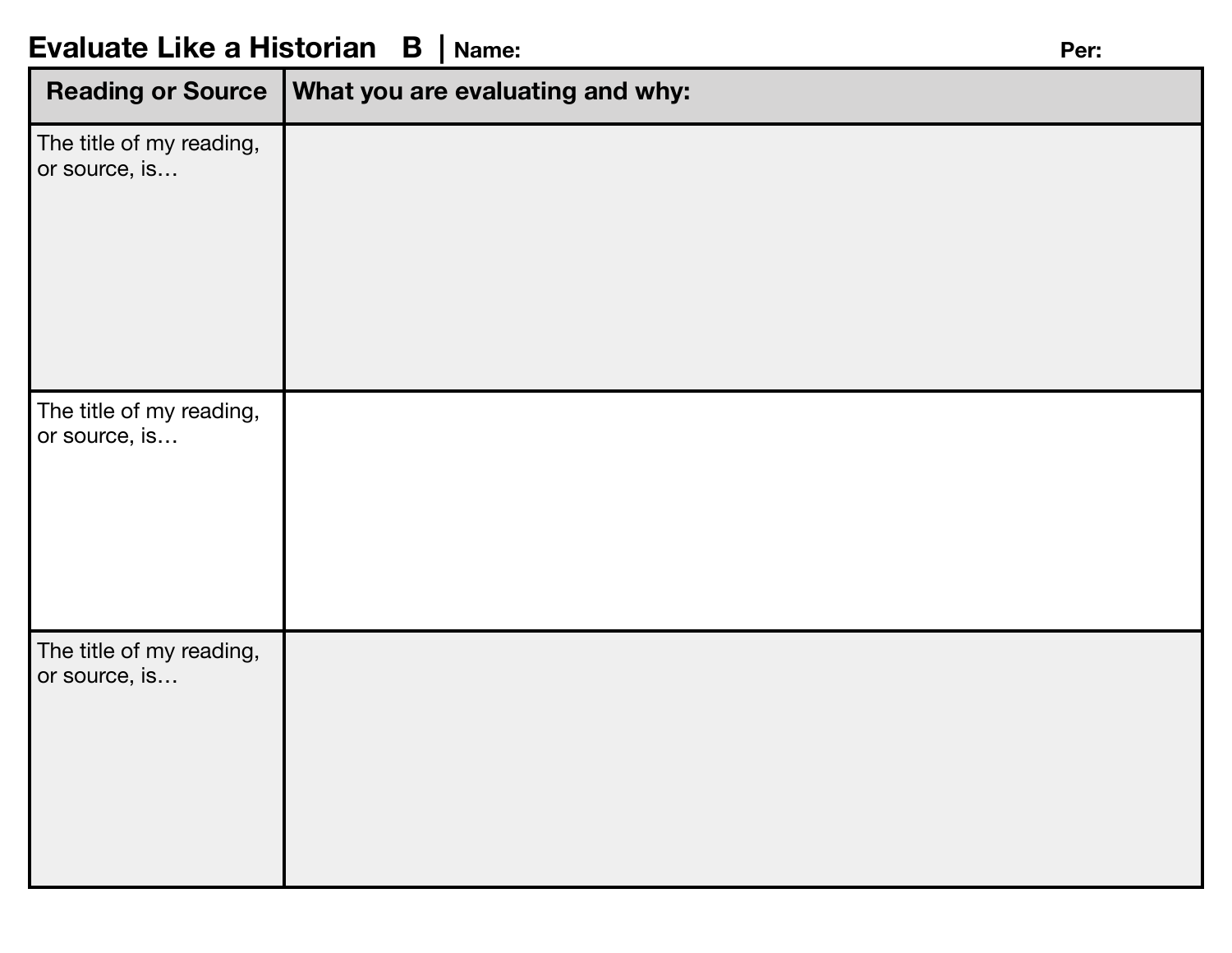## Synthesize Like a Historian A | Name: **Per:** Per: Per:

| <b>Steps</b>                                                         | What you think and why: |
|----------------------------------------------------------------------|-------------------------|
| At first I was<br>thinking                                           |                         |
| While I was<br>reading, listening,<br>or analyzing I<br>was thinking |                         |
| My new thinking<br>is                                                |                         |
| My thinking<br>changed, or<br>didn't change,<br>because              |                         |